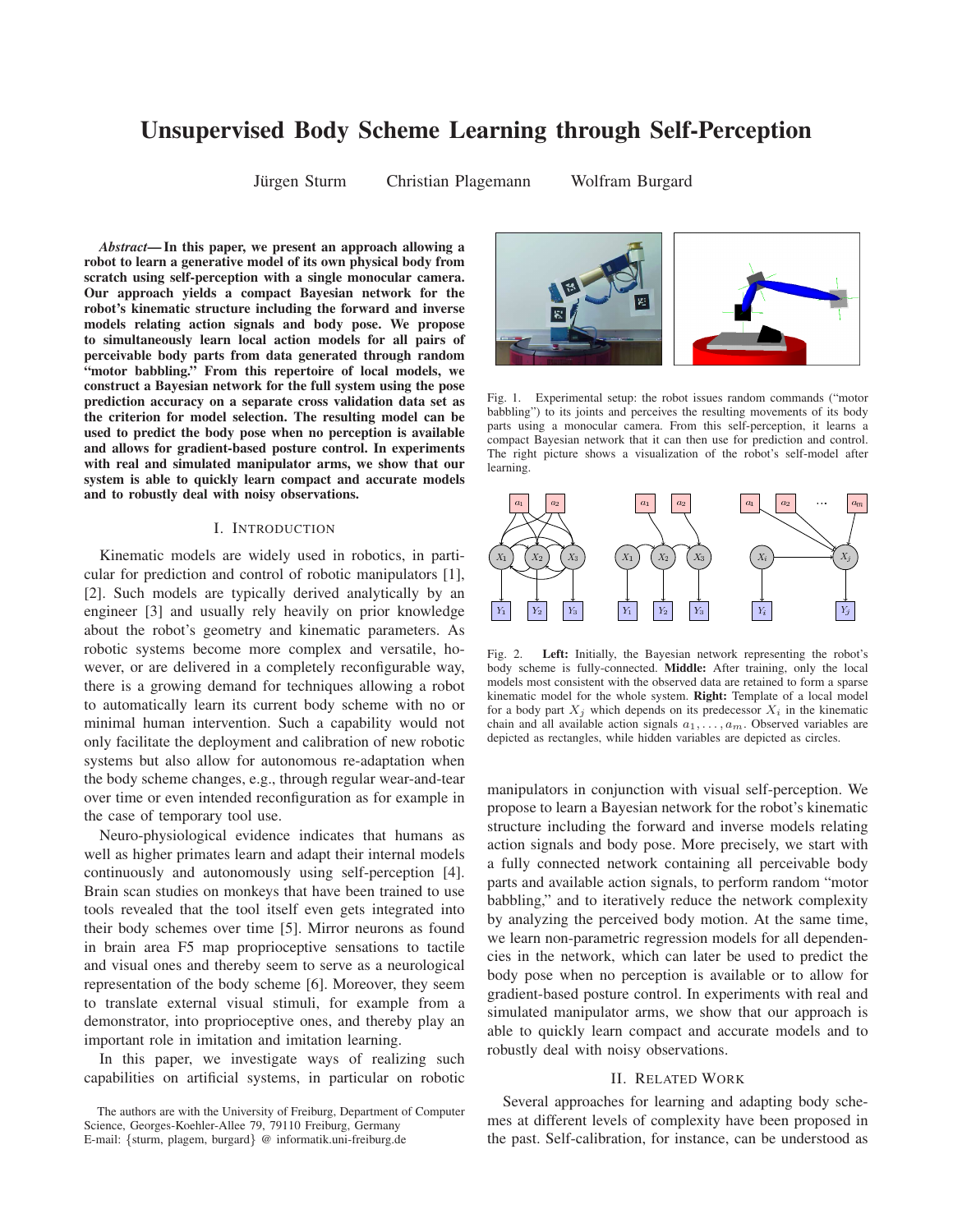a subproblem of body scheme learning. When the kinematic model is known up to a number of parameters, they can in certain cases be efficiently estimated by maximizing the likelihood of the model given the data [7]. Genetic algorithms have been used for parameter optimization when no closed form is available [8]. To a certain extend, such methods can also be used to calibrate a robot that is temporarily using a tool [9]. However, such approaches require a parameterized kinematic model of the robot.

There have also been approaches on learning sensor-motor maps when no such model is available. For example, [10] applied Hebbian networks to discover the body scheme from self-occlusion or self-touching sensations and later learned classifiers for body/non-body discrimination from visual data [11]. Other approaches used nearest-neighbor interpolation [12] or neural networks [13]. By considering body scheme learning as a problem of function approximation, such approaches are applicable in cases even where little prior knowledge is available. Without knowing the underlying structure, however, these approaches scale poorly with an increasing number of free variables.

This problem can be tackled by reducing the dimensionality of the learning problem. Principal component analysis (PCA), for example, has been used successfully for learning efficiently high-dimensional walking gaits for humanoid robots [14]. Whereas such approaches effectively remove the redundancy in the body scheme for a particular motion sequence, they run the risk of losing important information in the projection step. Our approach makes the factorized nature of the body scheme explicit and, thus, reduces the dimensionality of the learning problem in a more direct way. In [15] the structure of the body scheme is made explicit, by formulating a model selection problem between different Bayesian networks. Here, the qualitative relation between actions and observations is optimized to describe the observed data well. By using the structural information, the robot can infer motor commands to imitate the movements of a human demonstrator. To our knowledge, the approach only qualitatively describes the effects of actions and, thus, does not allow for precise and continuous actuation or prediction.

In contrast to the above mentioned approaches, we present an algorithm that both learns the kinematic structure as well as accurate functional mappings for all local connections.

# III. A PROBABILISTIC MODEL FOR KINEMATIC CHAINS

In this work, we seek to enable a robotic system to autonomously learn the relationship between action signals  $a_1, \ldots, a_m$  and body part configurations  $X_1, \ldots, X_n$ , which can be (partially) observed as  $Y_1, \ldots, Y_n$ . In our concrete scenario, in which we learn the kinematic model of a robotic manipulator arm, the action signals  $a_i$  are realvalued variables corresponding to the rotation angles of the joints. These are measured using joint encoders. The  $X_i \in \mathbb{R}^{4 \times 4}$  are homogeneous transformation matrices, each encoding the 6-dimensional pose of a body part relative to a reference coordinate frame. On the real robotic platform used in our experiments, the observations  $Y_i$  are obtained by tracking visual markers in 3D space including their 3D orientation [16]. Note that these observations are inherently noisy, especially in the z dimension, which is the distance of the marker from the camera, and we also consider markers that are cannot be detected at all, i.e. due to self-occlusion.

Our central idea is to model the kinematic structure of the robot as a Bayesian network. The action signals  $a_1, \ldots, a_m$ , the (hidden) true body part configurations  $X_1, \ldots, X_n$ , and their observed counterparts  $Y_1, \ldots, Y_n$  are modeled as individual nodes in the network, see Fig. 2. The action nodes have only outgoing edges, corresponding to their interpretation as *causing* the observed movements. The body pose nodes have in- and outgoing edges, indicating that they *depend* on certain actions and on the pose of their predecessor (the body part to which they are attached to), and that they *influence* the pose of their succeeding body parts. The sub-graph containing only the body pose nodes and their connections corresponds to the kinematic chain(s).

We denote the local transformation function of pose  $X_i$ to  $X_i$  given the current joint configurations  $a_1, \ldots, a_m$  by  $\Delta_{ij}(\mathbf{A}_{ij}) = X_i^{-1} X_j$ , where  $\mathbf{A}_{ij} \subset \{a_1, \ldots, a_m\}$  corresponds to the relevant subset of the complete action signal. Learning the body scheme now means

- 1) finding the correct network topology (which parts are directly connected?) and
- 2) learning the local transformation models  $\Delta_{ij}(\mathbf{A}_{ij})$  for this topology

by observing the joint angles  $a_1, \ldots, a_m$  and the resulting body poses  $Y_1, \ldots, Y_n$ .

# *A. Finding the Network Topology*

We are looking for a compact Bayesian network for  $p(X_1, \ldots, X_n | a_1, \ldots, a_m)$  that is composed of local models of the form  $p(\Delta_{ij} | \mathbf{A}_{ij})$  with  $\mathbf{A}_{ij} \subset \{a_1, \ldots, a_m\}$  and  $\Delta_{ij} =$  $X_i^{-1}X_j$ . A trivial solution would be to assume that all local models depend on all action signals available. Such a model, however, would not generalize well over the training data as it could not take advantage of the intrinsic redundancy of the body structure. Additionally, since the individual models would be of high dimensionality, considerably more training examples would be required than for a sparse composition of low-dimensional local models. The upper arm of a robot, for example, only depends on the position of the trunk and the shoulder joints, while the lower arm would only depend on the position of the elbow and the remaining joints. If, however, intermediate body parts are not observable – a situation that we evaluated in the experimental section – higher order local models are necessary for describing the full system. In order to find the optimal dimensionality of local models, we formulate a search problem over all possible dependencies and model dimensionalities. The search space has an upper bound of  $n_{\text{localmost}} = \sum_{k=1}^{n} {m \choose k} {n \choose 2}$  local models that would have to be considered, since the ordering and dependencies of joints and observed body parts is initially unknown to the robot. In order to connect all  $n$  body poses in the Bayesian network, exactly  $(n-1)$  local models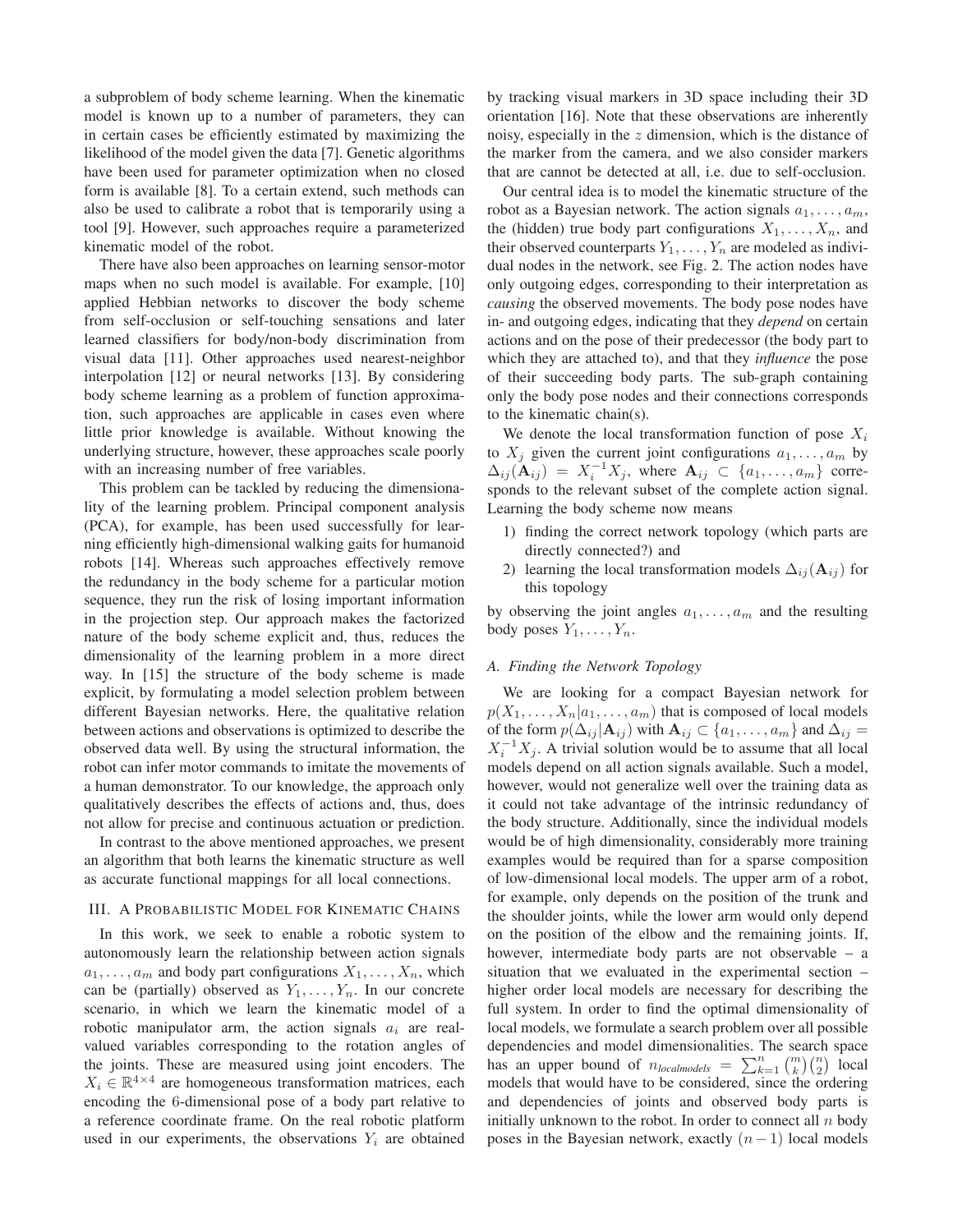

Fig. 3. Left: Example of an accurate local model learned for two body parts and an action variable. Note the low predictive variance for the x- and y components as well as the higher noise in the z dimension, which is due to higher measurement uncertainty in this direction. **Right:** Less accurate model learned for the same body parts but a different action variable. Such a local model is less likely to be part of the Bayesian network describing the full kinematic chain of the robot since, on average, its predictions are less accurate.

need to be selected, thus yielding the astronomical number of  $n_{structures} = \binom{n_{localmodels}}{n-1}$  network structures to be considered.

In practice, the number of local models n*localmodels* can be reduced drastically by using simple search heuristics, such as evaluating the local models ordered by their complexity  $|A_{ij}|$  and to stop the search when a certain level of model accuracy is attained. The number of network structures n*structures* reflects the total number of possible spanning trees of the network; fortunately, it is sufficient to find the minimal spanning tree. The cost of each edge is determined by the residual sum of squares (RSS) of the corresponding local model  $p(\Delta_{ij} | A_{ij})$  on a validation data set that has been sampled during training but has not been included in the training set for the local models. Note, that model selection based on the RSS measure worked particularly well in our experiments, but other selection criteria like the Bayesian information criterion (BIC) or the data likelihood can be used likewise.

As a result, the recovered network is indeed Bayesian, i.e., it is a directed, acyclic graph, and factorizes the body scheme into the more compact representation

$$
p(X_1, \ldots, X_n | a_1, \ldots, a_m) = P(X_t) \prod_{\substack{i,j \geq E \\ i,j \geq E}} p(X_i | X_j, \mathbf{A}_{ij})
$$

$$
= P(X_t) \prod_{\substack{i,j \geq E \\ i,j \geq E}} p(\Delta_{ij} | \mathbf{A}_{ij}), \qquad (1)
$$

where  $X_t$  is the root node and E is the edge list of the recovered minimal spanning tree corresponding to the kinematic chain(s).

# *B. Learning Local Kinematic Models*

In order to learn an arbitrary local model  $p(\Delta_{ij} | \mathbf{A}_{ij})$ , we need to find the non-linear mapping from a vector of action signals  $A_{ij}$  to the relative transformations  $\Delta_{ij}$  =  $X_i^{-1}X_j$ . Remember, that  $\Delta_{ij} \in \mathbb{R}^{4 \times 4}$  is parameterized as a homogeneous 4x4 matrix. For simplicity, we assume

all 12 free components  $\delta_{ij}^k$  of  $\Delta_{ij}$  being independent of each other and thus consider the functional mapping for each component separately. Due to this simplification, we cannot guarantee that the prediction corresponds to a valid, homogeneous transformation matrix. In practice, however, invalid transformations arise only rarely and they typically lie close to similar, valid transformations, such that a simple normalization step resolves the problem.

As the true relative transformations  $\Delta_{ij} = X_i^{-1} \underline{X}_j$  are only observable through the noisy observations  $\overline{\Delta}_{ij}$  =  $Y_i^{-1}Y_j$ , we assume additive white noise on each component  $\overline{\delta}_{ij}^k \sim \mathcal{N}(\delta_{ij}^k, \sigma_m)$ . A flexible model for learning such nonlinear functions directly from noisy observations are the popular Gaussian processes. Due to space constraints, we only give the main characteristics of this framework here and refer to [17] for details. The main feature of the Gaussian process framework is, that the observed data points are explicitly included in the model and, thus, no parametric form of f needs to be specified. Moreover, the dependencies between data points is specified in an interpretable way using a parameterized covariance function  $k$  and predictions yield not only the most likely function value but also the corresponding predictive uncertainty. We parameterize the covariance function  $k$  using the often used square exponential formulation

$$
k(\delta_{ij}, \delta_{rs}) = \sigma_f^2 \cdot \exp\left(-\frac{1}{2\ell^2}|\delta_{ij} - \delta_{rs}|\right) ,\qquad(2)
$$

which depends on the Euclidian distance between points  $x_p$ and  $x_q$  as well as on the amplitude parameter  $\sigma_f^2$  and the length-scale  $\ell$ . This covariance function is particularly well suited to model sinusoidal dependencies as they arise in our setting, where we wish to infer components of harmonic transformations.

The diagrams of Fig. 3 depict several typical regression results, both generated using real data of our manipulator. In the left diagram, the regression results for an accurate local model are shown. It can be seen that the training data has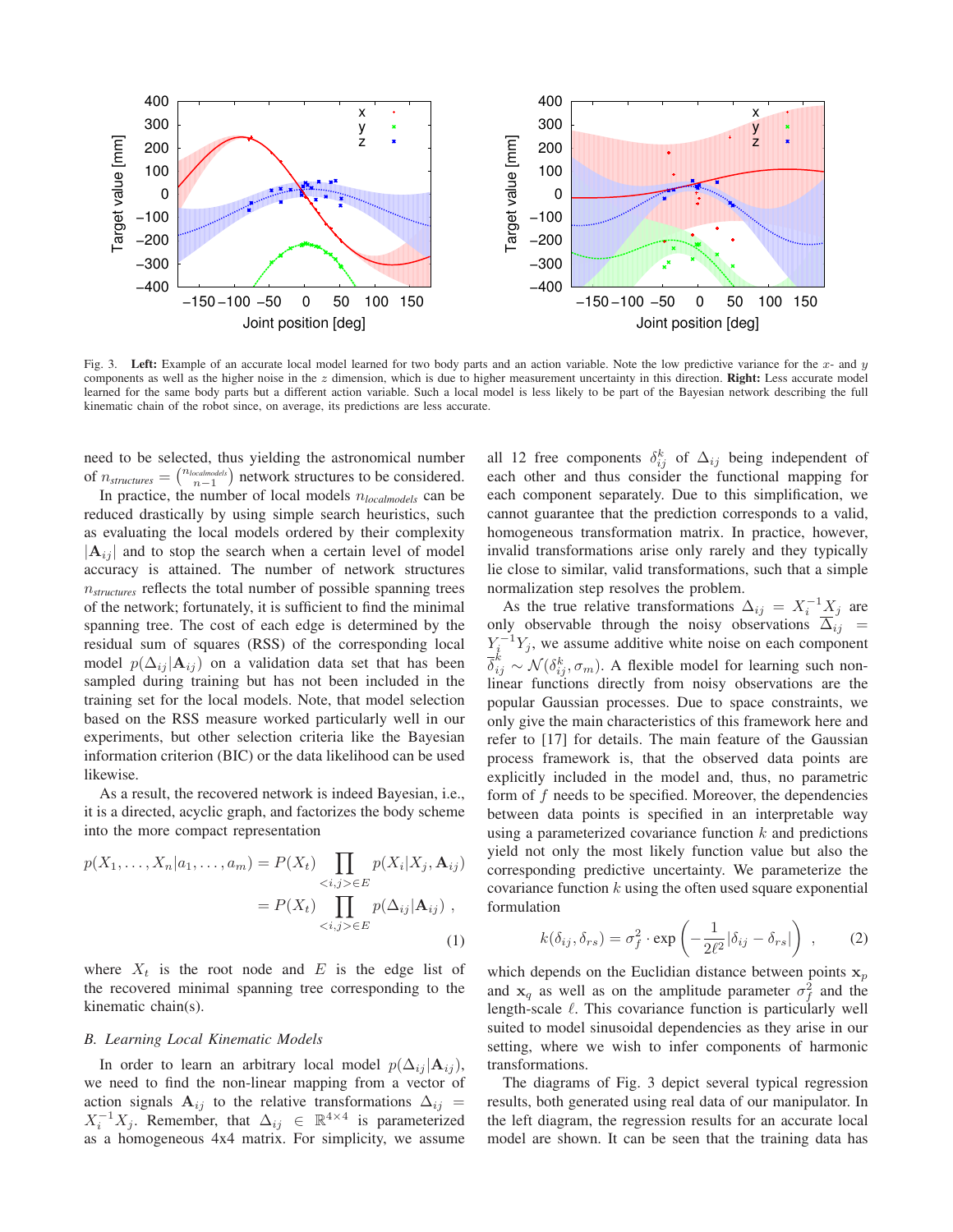

Fig. 4. Forward model evaluation on a simulated robot with low noise. The prediction error of the learned forward model quickly converges towards zero. It can also been seen that the compact Bayesian network – using a decomposition into small local models – converges much faster than the fully-connected Bayesian model which requires higher-dimensional regression models.

low noise in the x-y-components and slightly higher noise rates in the z-component. In the right diagram, we depict an alternative local model for the same transformation that is conditioned on a different action signal (x-axis). It is clearly visible that a much higher prediction error (RSS) on the validation set is to be expected for this model. Therefore, the latter model is less likely to be part of the kinematic chain for the full system.

# *C. Using the Learned Body Scheme for Prediction*

The learned Bayesian network can now be used as a predictive forward model. Given action signals  $a_1, \ldots, a_m$ , the relative transformations  $\Delta_{ij}$  can be inferred from the local models  $p(\Delta_{ij} | A_{ij})$  of the kinematic chain. If one absolute body position, e.g.,  $X_1$  is known or assumed, then the absolute coordinates of all other body positions can be computed by re-arranging Equation 1.

In particular, the GPs underlying each local model yield the mean and the variance for a given joint configuration. While the mean corresponds to the maximum likelihood estimate, the variance can be used as a measure of uncertainty. In order to propagate Gaussian beliefs through the kinematic chain, we approximate the result of Gaussian multiplication again as Gaussians [18]. Note that this variance estimates can be used by the robot for active exploration, or to generate action commands that minimize the expected sensor and/or motor noise.

# *D. Using the Learned Body Scheme for Control*

In order to grasp an object or to imitate the actions of a human demonstrator, the robot needs an inverse model that maps from a given target position X*target* to an action command  $\mathbf{a} = [a_1, \dots, a_m]^T$  that, if executed, brings the manipulator into this position. Formally, we seek to continuously minimize the distance function  $f(\mathbf{a}) = ||X_n(\mathbf{a}) X_{target}$ , where  $X_m$ (a) refers to the predicted position of



Fig. 5. Forward model evaluation on a real robot with noisy perception. Already after a few samples, the prediction accuracy of the forward model becomes better than the direct but noisy perceptions of the camera.

body part  $m$  given a motor command a. This quantity can be estimated using Equation 1 as described in the previous subsection. As this distance function is continuous, also its Jacobian  $\nabla f(\mathbf{a})$  can be evaluated, i.e.,

$$
\nabla f(\mathbf{a}) = \left[ \frac{\partial f(\mathbf{a})}{\partial a_1}, \dots, \frac{\partial f(\mathbf{a})}{\partial a_m} \right]^T.
$$
 (3)

Given  $\nabla f(\mathbf{a})$ , it is straight forward to implement a gradient descent-based algorithm that continuously minimizes the distance function and, thus, controls the manipulator towards the target configuration. While such a "greedy" controller may get trapped in local minima of the distance function and fails to plan around obstacles, it nevertheless solves many important control tasks and it builds the basis for higher-level path-planning algorithms, such as probabilistic road-maps.

#### IV. EVALUATION

We have tested our approach in a series of experiments, both on a simulated manipulator robot and a real one<sup>1</sup>. The experiments described in this section have been designed to demonstrate that

- 1) our approach yields a close to optimal and compact model when no noise is present and all quantities can be fully observed,
- 2) our approach is robust w.r.t. the noisy perception of a monocular camera on a real robot,
- 3) our approach can deal with unobserved body parts (in which case higher-order local models are needed),
- 4) our approach allows for online control of a real manipulator, even when self-perception is disabled after the training process.

For each experiment, 400 random action commands were generated ("motor babbling") and sent to the motors. After each action request was completed, the robot recorded the

<sup>1</sup>For a demonstration video of a real robot bootstrapping its body scheme, visit http://www.informatik.uni-freiburg.de/ <sup>∼</sup>sturm/media/bodyscheme-2x.avi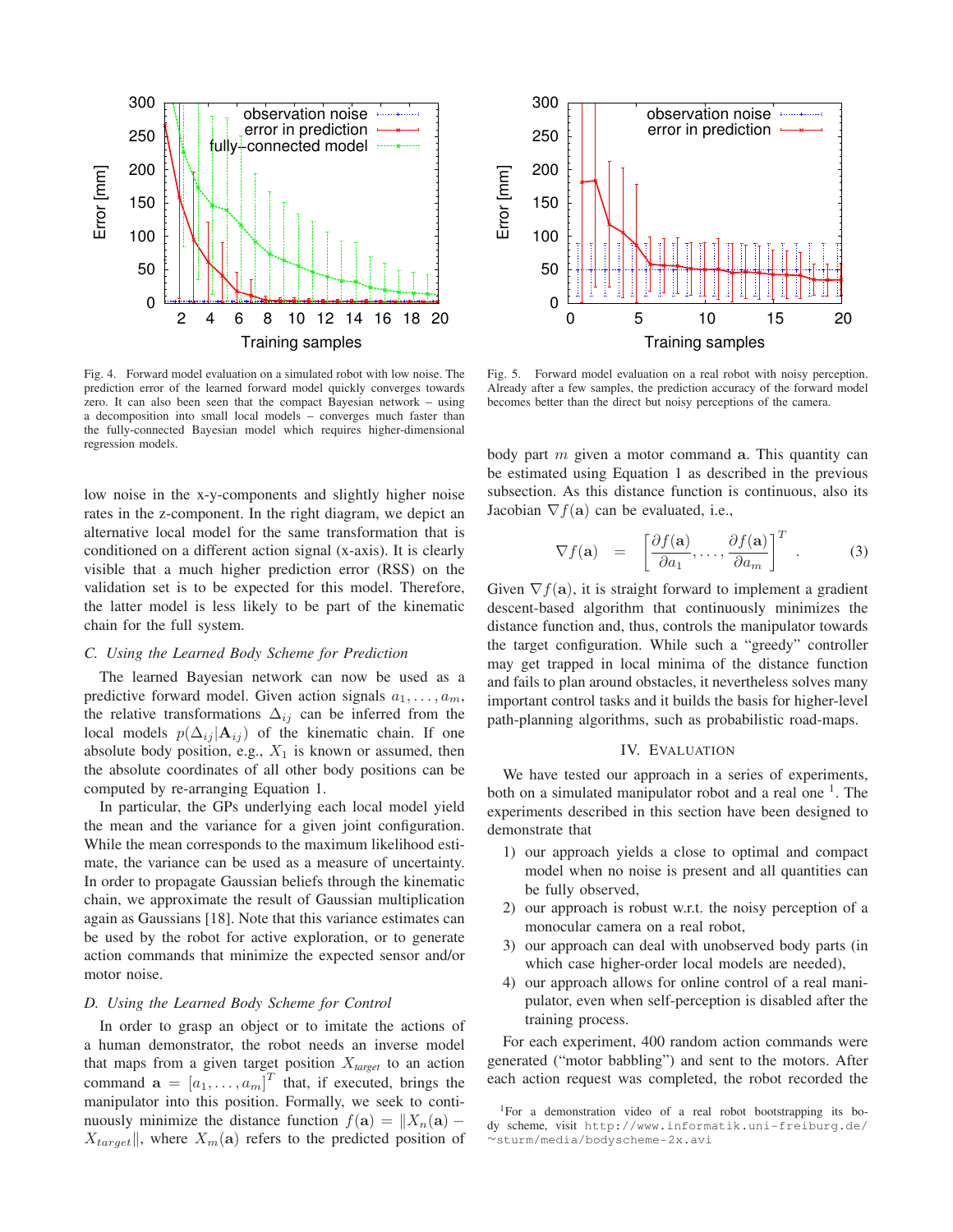

Fig. 6. Experiments with a simulated 7-DOF-manipulator consisting of 10 body parts. Body part X4 was hidden and, thus, was never observed. **Left:** Screen-shot from the simulated robot. **Middle:** One of the potential Bayesian networks after the first training sample: the correct kinematic chain is not yet recovered. **Right:** Bayesian network after 10 training samples, the kinematic structure has converged to the true solution. Note that in this situation, a higher-order model (dashed, red arrows) is necessary to characterize the robot since one of the joints cannot be observed directly.

measurements from the joint encoders  $a_1, \ldots, a_m$  and the observed positions  $Y_1, \ldots, Y_n$  of its body parts. These data sets were then used for learning, testing, and validation. The training samples were added incrementally to the local models, in order to investigate the learning behavior. After each training sample, a test set of 40 data samples was used to measure the average accuracy of both prediction (forward model) and control (inverse model).

# *A. Full Observability in Simulation*

For our first experiment, we used a simulated manipulator robot with 2 rotational joints, similar to our real robot as shown in Figure 1. We added small amounts of white noise to both the measurements from the joint encoders  $(\sigma_{\text{joints}} = 0.02^{\circ})$  and the observations of the body positions  $(\sigma_{\text{markers}} = 1 \text{ mm})$ . From the simulator, noise-free ground truth information was available for evaluation.

Fig. 4 gives the prediction errors of the learned model as a function of the number of training samples. Remember that a single training sample here corresponds to a pair of actions  $\langle a_1, \ldots, a_m \rangle$  and visual observations  $\langle X_1, \ldots, X_n \rangle$ . It can be seen that the prediction error quickly converges towards zero; after only 10 training samples, the error is in the magnitude of millimeters. For comparison, a full model  $p(\Delta_{13}|a_1, a_2)$  was learned directly from the training data using a 2-dimensional GP. The resulting prediction error is also given in Fig. 4. It can be seen that the compact Bayesian network composed of two local models converges much faster than the fully-connected model.

## *B. Body Scheme Learning with a Real Robot*

The robot used to carry out the experiments is equipped with a manipulator composed of Amtec (Schunk) PowerCube modules. With nominal noise values of  $\sigma_{joints} = 0.02^{\circ}$ , the joint positions measured by the encoders were considered to be sufficiently accurate to compute the ground truth positions of the body parts from the known geometrical properties of the robot. Visual self-perception was implemented using a Sony DFW-SX900 FireWire-camera at a resolution of 1280x960 pixels. We attached black-and-white markers to the robot's joints (see Fig. 1), which are localized automatically using the ARToolkit vision module [16]. Per image,

the system perceives the unfiltered 6-dimensional poses of all detected markers.

The standard deviation of the camera noise was measured to  $\sigma_{\text{markers}} = 44 \text{ mm}$  in 3D space, which is acceptable considering that the camera was located two meters apart from the robot. In the near future, we plan to develop a body part tracker similar to [19] that uses more natural visual features, such that the 6D trajectories can be recovered directly from images without the need for artificial markers.

On the real system, the measured noise levels were considerably higher than in simulation (around 44 mm). Still, as documented in Fig. 5, the body scheme converged within the first 10 observations. After about 15 training samples, the accuracy of the predicted body part positions even outperformed the accuracy of the direct observations. The latter is a remarkable result as it means that, although all local models are learned from noisy observations, the resulting model is able to blindly predict positions that are more accurate than immediate perception.

## *C. Partial Observability and Long Kinematic Chains*

We conducted an experiment with a simulated manipulator with 7 joints and 10 visible body parts, with a total length of 1300 mm. The manipulator has been assembled as follows (compare to Fig. 6):

- Body parts  $X_1$  and  $X_2$  were firmly connected to each other.
- Two fingers  $X_9$  and  $X_{10}$  were mounted on the 1-DOF gripper  $a_7$  as the end-effector.
- The remaining body constituted a chain of visible body parts  $X_2, \ldots, X_8$  and 1D rotary joints  $a_1, \ldots, a_6$ .

The learned forward model converges after around 10 samples, similar as in the earlier experiments. The average prediction error after convergence was lower than 1 mm.

We then analyzed the effects of partial observability. This was realized by covering body part  $X_4$  completely, such that no observations of that body part could be made. As a result, none of the 1-dimensional local models is able to represent this particular local transformation well. In such a situation, the search algorithm also considers higher-dimensional local models until a satisfactory kinematic chain is found, i.e., the predictive error over the test set becomes sufficiently